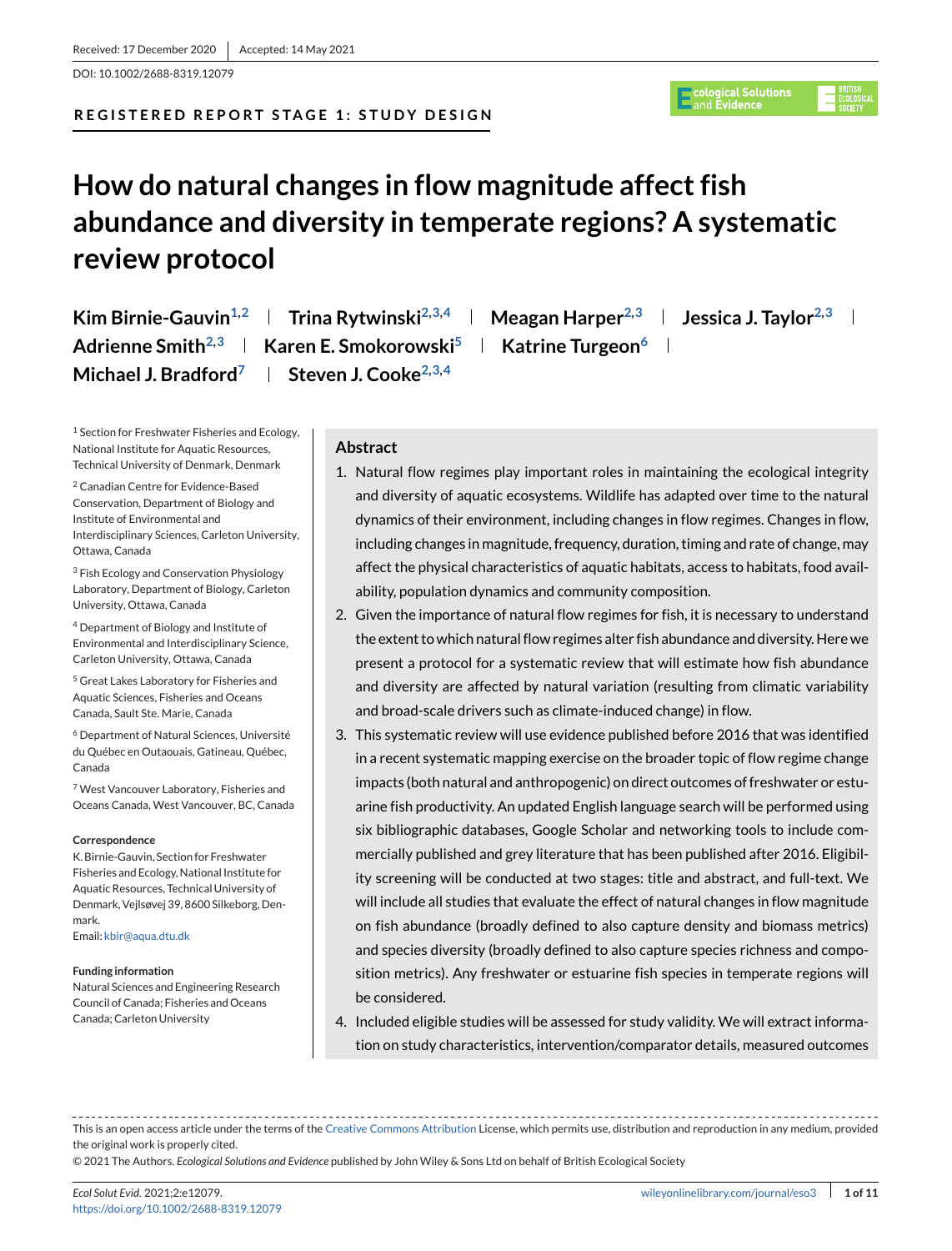#### Handling Editor: Thomas Neeson

**2 of 11** BIRNIE-GAUVIN ET AL.

and effect modifiers. A narrative synthesis will describe the quantity and characteristics of the available evidence, and where sufficient numbers of similar studies are available, a meta-analysis will be conducted to estimate an overall mean and variance of effect.

#### **KEYWORDS**

climate change, discharge, drought, evidence synthesis, flood, flow modification, flow variability, seasonal variation

## **1 INTRODUCTION**

Rivers and streams are often described as the arteries of the Earth as they play critical functions for both aquatic and terrestrial ecosystems, as well as providing important services for humans. A defining aspect of rivers and streams is that they flow and the various components of their flow regime (including magnitude, frequency, duration, timing and rate of change of flow) not only play an important role in maintaining the ecological integrity of aquatic ecosystems but also lead to highly diverse types of fluvial ecosystems (Bunn and Arthington [2002;](#page-9-0) Olden & Poff, [2003;](#page-10-0) Poff et al., [1997\)](#page-10-0). For example, the Mekong, one of the largest rivers in the world, has an annual flood cycle that submerges a large portion of the Delta, causing the water to flow backwards upstream into the Tonle Sap Lake. The lake varies between 1 and 14 m in depth during the dry and wet seasons, respectively (Mekong River Commission, [2005\)](#page-9-0). Wildlife, and fish in particular, have adapted over time to the natural dynamics of their environment, including variable natural flow regimes (Lytle & Poff, [2004\)](#page-9-0). Indeed, flow determines the template upon which life history strategies of fish populations have evolved (Lytle & Poff, [2004\)](#page-9-0). Thus, an important concern for water resource managers is to better understand how natural changes in flow regime influence fish abundance and diversity.

The effects of natural changes in flow resulting from climatic variation (i.e. seasonal variation, floods, and droughts) can affect fish populations by causing changes in physical habitat, access to habitat, behaviour, food availability, energy expenditure, population dynamics and community composition (Bunn & Arthington, [2002;](#page-9-0) Humphries et al., [2008;](#page-9-0) Lytle & Poff, [2004\)](#page-9-0). For example, some species time reproduction to coincide with peak flows, whereas other species within the same system reproduce in low flow conditions only (Górski et al., [2010;](#page-9-0) Humphries et al., [1999;](#page-9-0) Hoagstrom and Turner, [2015\)](#page-9-0). This reduction in temporal overlap for reproduction reduces competition for critical resources (Skoglund et al., [2011\)](#page-10-0), and thus changes in flow, even when due to natural causes, can have a direct impact on recruitment. In another study, Warren et al. [\(2009\)](#page-10-0) found that the timing and magnitude of spring high flows in the Catskill Mountain streams could increase the abundance of spring-spawning salmonids, decrease the abundance of fall-spawning salmonids, or both. The authors also predicted that if larger, more frequent and earlier spring floods continue to occur as a result of global environmental change, differential survival of species are likely to cause shifts in community composition.

Additionally, climate change is predicted to have severe repercussions on natural flow regimes around the globe. For example, simulated 100-year floods are predicted to increase, both in magnitude and frequency, by the 2080s in most Midwestern rivers of the United States, with annual peak flows shifting earlier (Byun et al., [2019\)](#page-9-0). In Alaska, the permafrost is expected to degrade rapidly and alter subsurface flows and flow paths (Douglas et al., [2013\)](#page-9-0). Given the importance of natural flow regimes for fish and the pressing nature of climate change, water resource and fisheries managers are now faced with the daunting task of understanding the extent to which natural flow regimes alter fish abundance and diversity. In turn, this will enable managers to predict how fish populations are likely to be affected by climate-induced flow changes in the near future.

Evidence syntheses to date have largely focused on (1) how anthropogenically altered flows specific to hydropower or water taking activities impact ecosystem dynamics (e.g. Gillespie et al., [2015;](#page-9-0) Murchie et al., [2008;](#page-9-0) Webb et al., [2013;](#page-10-0) and a forthcoming systematic review, see Harper et al., [2020\)](#page-9-0); and (2) how natural changes in flow (i.e. floods and droughts) affect fish ecology in specific geographical areas (e.g. South Atlantic Region of the USA, McManamay et al., [2013](#page-9-0) ; Europe, Piniewski et al., [2017\)](#page-10-0). To our knowledge, there is currently no comprehensive global evidence synthesis relating to better understanding how changes to flow components originating from climatic variability (including but not limited to extreme hydrological events) affect fish abundance and diversity. For the purpose of this review, we consider natural flow variation to be changes in flow magnitude due to climatic variation (e.g. increases in flow magnitude due to flooding because of precipitation, decreases in flow magnitude due to drought because of increased ambient temperature and/or decreased precipitation, or general natural variation such as increases in flow  $=$ magnitude of baseflows). Because climatic variability could be more related to broad-scale drivers such as climate change, and these effects are difficult to tease apart, we will consider both as relevant to the topic of this review (hereafter referred together as natural causes), acknowledging that climate change can be attributed to both natural and human-induced causes. We also acknowledge that most rivers worldwide do not flow naturally (Grill et al., [2019;](#page-9-0) Su et al., [2021\)](#page-10-0), making it necessary to understand how changes in flow in these anthropogenically modified systems impact fish productivity (see, e.g. a forthcoming systematic review on this topic, Harper et al., [2020\)](#page-9-0). However, there is also a necessity for understanding how changes in flow in natural (or near-natural) systems affect fish productivity, because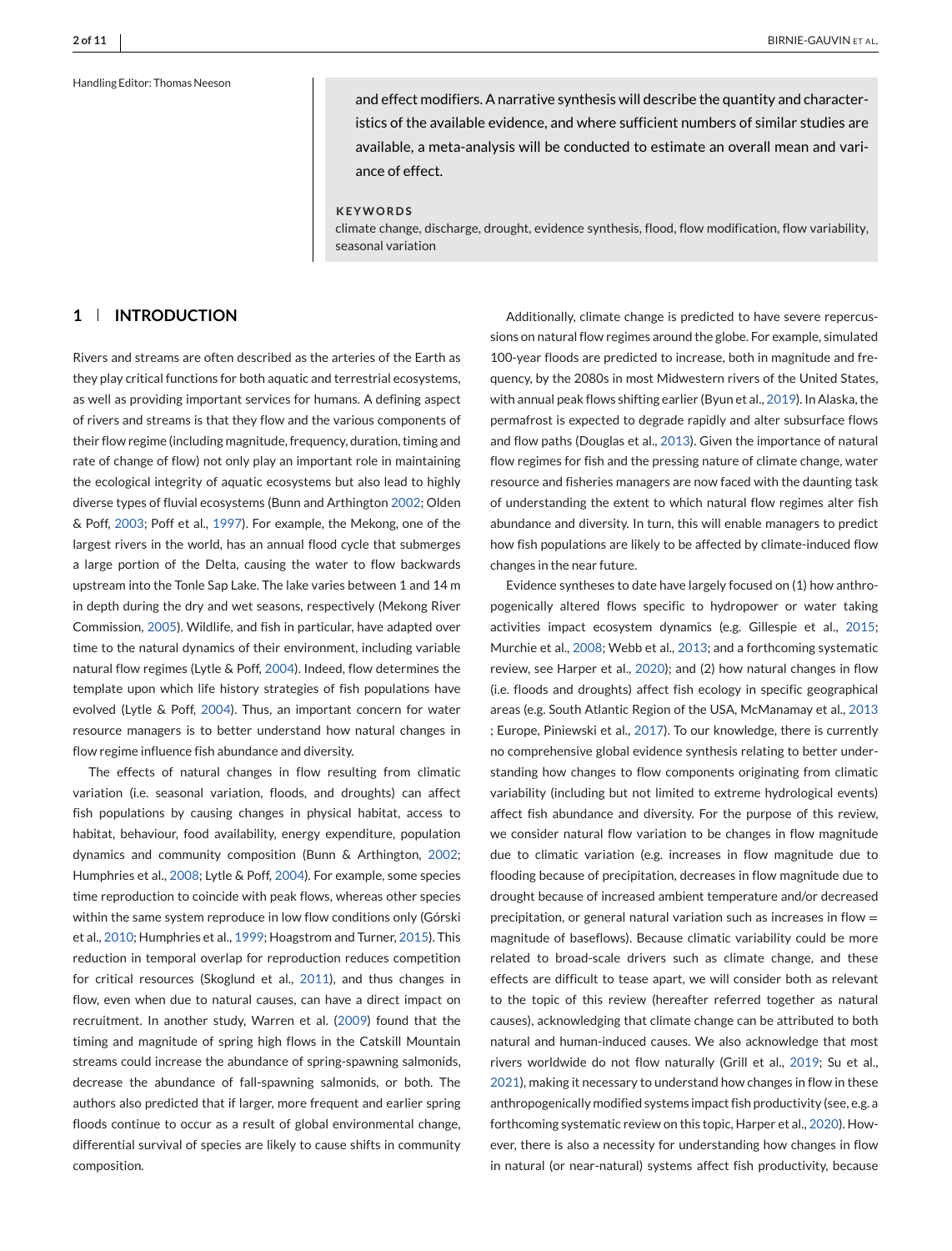(1) fish in these systems may still be subject to management actions, which may be optimized with a better understanding of flow regime impacts, (2) these natural systems are likely to be impacted by climate change, which will inevitably affect flow regimes and (3) characterizing similarities among fish-flow relationships due to different causes of flow alteration will aid in the development of general principles for flow regime management (Arthington et al., [2006;](#page-9-0) Poff et al., [2010\)](#page-10-0).

# **1.1 Topic identification and stakeholder involvement**

At the request of a Canadian natural resource management agency and regulator (i.e. Fisheries and Oceans Canada, DFO), a systematic map was recently conducted (Rytwinski et al., [2020\)](#page-10-0) to provide a summary of the existing literature base on the impacts of changes in flow regime on fish productivity in temperate streams. Temperate streams were the focus of the systematic map as these were most relevant to the Canadian context. However, it was recognized by Rytwinski et al. [\(2020\)](#page-10-0) that temperate regions outside of Canada could provide additional relevant information as well as increase the amount of information from which to review, hence all temperate regions globally were included in the mapping exercise, and we are proposing to do the same here for this systematic review. Fish productivity was broadly categorized in terms of abundance, diversity, growth, migration, reproduction and survival. The literature included freshwater and estuarine fish in temperate regions. Although procedurally similar to a systematic review, systematic maps do not aim to provide a quantitative or qualitative answer to a particular question, but instead, an overview of research that has been undertaken, where, and how (Haddaway et al., [2016;](#page-9-0) James et al., [2016\)](#page-9-0). A total of 1368 relevant studies were identified, describing a range of flow regime alterations and fish productivity responses. The map followed the Collaboration for Environmental Evidence (CEE; [https://environmentalevidence.org/\)](https://environmentalevidence.org/) guidelines for systematic mapping (CEE, [2018;](#page-9-0) i.e. guidelines and standards for the planning and conduct of environmental management evidence syntheses adapted from methodologies developed and established in the health sciences), whereby the quantity and key characteristics of the available evidence were described, and evidence clusters and knowledge gaps were identified.

From the map, 11 potential subtopics were identified as areas that had sufficient coverage to allow systematic reviewing. The subtopics "the effect of natural changes in flow magnitude on fish abundance (which included abundance, density, and catch per unit effort (CPUE) metrics)" and "the effect of natural changes in flow magnitude on fish community diversity and species richness (which included composition metrics)" were identified as candidates for full systematic reviewing based on the presence of sufficient evidence and the relevance of the topic to Canadian stakeholders. Since the original systematic map searches were conducted in 2017, additional studies on this topic are likely to have been published.

An Advisory Team made up of stakeholders and experts including academic scientists from Canada and Australia (two members), staff

from DFO, specifically the Fish and Fish Habitat Protection Program (two members), and Science Branch (two members), as well as staff from hydropower industry (one member) and non-profit organizations (one member) was established and consulted during this review process. The Advisory Team was consulted in the development of the inclusion criteria for article screening and metadata extraction strategy and will continue to participate in this systematic review through to completion.

# **2 OBJECTIVE OF THE PROTOCOL**

The objective of the proposed systematic review is to clarify, from the existing literature, how fish abundance and diversity are impacted by alterations in flow magnitude due to natural causes, that is climatic variability and climate-induced changes.

## **2.1 Primary question**

How do natural changes in flow magnitude affect fish abundance and diversity in temperate regions?

## **2.2 Components of the primary question**

*Subject (population)*: freshwater and estuarine fish in temperate regions

*Intervention/exposure*: changes to flow magnitude due primarily to natural causes (i.e. seasonal, climatic variability and climate-induced changes)

*Comparator*: evaluations on this topic are often conducted without a comparator (i.e. no intervention or alternate levels of intervention). As such, no studies will be excluded based on the presence or absence of a comparator.

*Outcomes*: measures of changes in abundance (broadly defined in terms of abundance, density, CPUE, biomass, yield, etc.) and diversity (broadly defined in terms of species richness, diversity, composition, etc.)

## **2.3 Secondary question**

To what extent do factors (e.g. fish taxa, outcome metrics, life history characteristics, study design and setting) influence the potential impact of changes in flow magnitude due to natural causes on fish abundance and diversity?

## **2.4 Hypotheses and predictions**

*Primary question*: Given that in the context of fluvial systems, flow determines the template upon which life-history strategies of fish populations have evolved (Lytle & Poff, [2004\)](#page-9-0), it is hypothesized that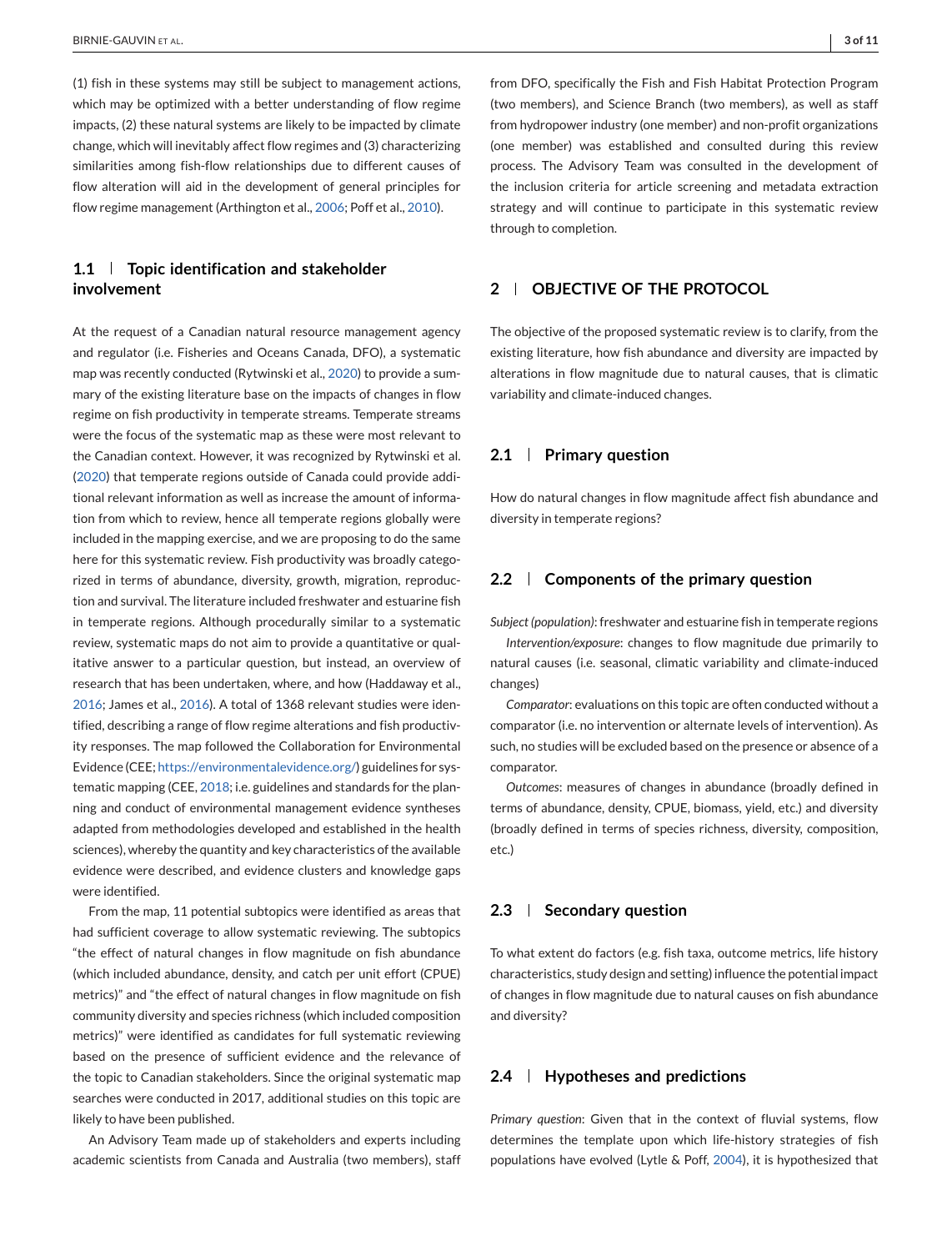

**FIGURE 1** Conceptual model linking changes in flow magnitude due to natural causes to potential changes in abundance and diversity of freshwater fish. Green pathway: no changes or average flow maintained resulting in little effect on fish abundance and diversity (this pathway is not included in this systematic review). Blue pathway: changes in high flow magnitude, low flow magnitude, and variability in flow magnitude resulting in a change (increase or decrease) or maintenance of fish abundance and diversity. Yellow pathway: increased flow magnitude from flooding or decreased flow magnitude from droughts resulting in a change (increase or decrease) or maintenance of fish abundance and diversity (although most responses are expected to lead to decreases in fish abundance and diversity; with droughts expected to have greater negative impacts than floods). Potential effects on fish outcomes are based on existing evidence (see, e.g. McManamay et al., [2013;](#page-9-0) Piniewski et al., [2017;](#page-10-0) Maxwell et al., [2019\)](#page-9-0)

changes in flow due to natural causes will affect fish abundance and diversity (see Figure 1 for a conceptual model). The direction and magnitude of this effect on fish abundance and diversity are predicted to depend on the direction and magnitude of the change in flow magnitude, but also on other metrics like species and life history characteristics. In contrast to anthropogenic flow alterations, which largely have negative impacts on fish outcomes (Poff & Zimmerman, [2010;](#page-10-0) McManamay et al., [2013\)](#page-9-0), natural unaltered systems have a high inherent variability, and thus effects on fish outcomes are less predictable. Given the natural variability of fluvial systems, it would therefore be expected that fish responses to flow alterations vary widely, regardless of direction and magnitude of changes in flow (McManamay et al., [2013\)](#page-9-0). As such, it is difficult to make predictions for how fish species/populations/communities are likely to respond to changes in flow magnitude. For example, increased flow magnitude, decreased flow magnitude and flow magnitude variability due to natural variation have been found to have both positive and negative impacts on fish outcomes (McManamay et al., [2013\)](#page-9-0). Nonetheless, high flow and flow variability may be expected to have largely positive effects on fish abundance and diversity, while low flow may be expected to have largely negative effects on fish abundance and diversity. The occurrence of extreme events, like floods and droughts, are likely to have generally negative impacts on fish outcomes with decreased abundance and diversity (Piniewski et al., [2017;](#page-10-0) Maxwell et al., [2019\)](#page-9-0), though the severity of the events may not be an important factor influencing fish responses (Piniewski et al., [2017\)](#page-10-0). Droughts are expected to have greater negative impacts than floods (McManamay et al., [2013\)](#page-9-0).

*Secondary question*: Fish responses to changes in flow magnitude are expected to vary depending on secondary factors, like fish taxa or life history characteristics. For example, salmon are highly floworiented and have strong swimming abilities, but roach do not. As such, increased flow may yield an increase in the abundance of salmon, but a decrease in the abundance of roach if roach cannot tolerate or are displaced (e.g. swept away) from the increase in flow magnitude. We may also expect that increases in abundance are not necessarily accompanied by increases in diversity given the expected taxa-specific responses to flow. For example, a study in North America found that increases in spring peak flows were associated with increased abundance of opportunistic species (i.e. small-bodied fishes with extended spawning seasons and early maturation), while the abundance of periodic species (i.e. large-bodied species with delayed maturation and long lifespans) and equilibrium species (i.e. intermediate-sized species that display parental care) decreased (Hitt et al., [2020\)](#page-9-0). Furthermore, river systems in different climates and/or ecoregions may vary in response to alterations in flow magnitude. For instance, an extreme flood event in a mountainous (or upland) river system may result in negative responses in fish abundance as it is likely more disturbance-related; whereas such an event in a coastal plain river system could result in positive impacts on fish outcomes if the event provides important lateral floodplain habitat and refuge for fish (McManamay et al., [2013\)](#page-9-0).

Systematic reviews with accompanying quantitative synthesis aim to generalize ecological relationships and explore differences in individual study characteristics and heterogeneity in results (CEE, [2018\)](#page-9-0). Previous reviews on ecological responses to anthropogenic flow alter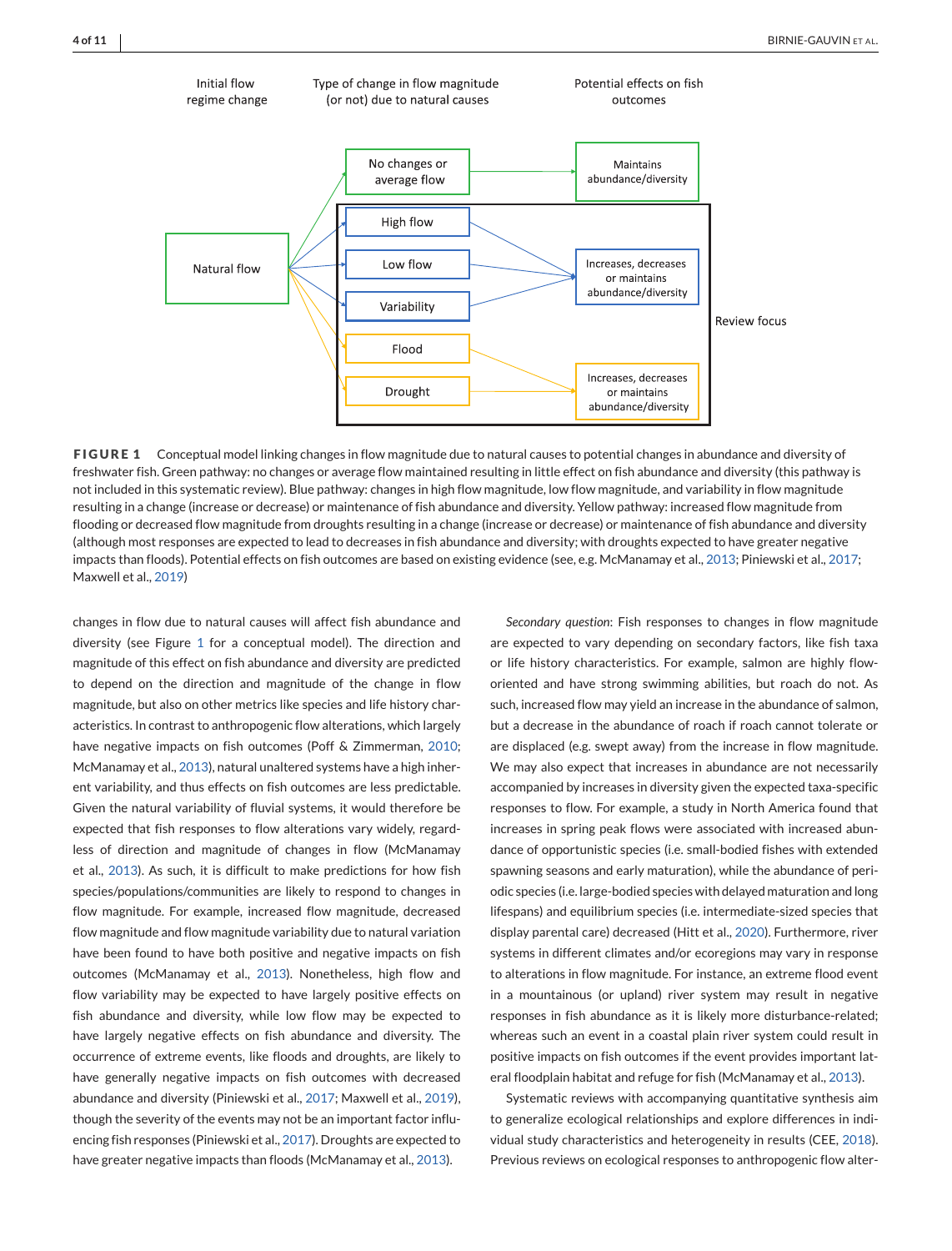ations determined that unambiguous, transferable empirical relationships between flow components and species responses were not possible given the state of the literature base a decade ago (Poff & Zimmerman, [2010\)](#page-10-0), and that relationships between ecological responses and natural changes in flow were highly context-dependent (McManamay et al., [2013\)](#page-9-0). Now, with some time past, and taking a more systematic approach to gathering relevant evidence, a global scope, and focusing on a single flow component (i.e. magnitude), we are interested to determine whether strong signals in fish outcomes to alterations in flow magnitude due to natural changes will emerge.

## **3 MATERIALS AND METHODS**

This review will follow, as closely as possible, the guidelines and standards for systematic reviews (CEE, [2018\)](#page-9-0) and conform to RepOrting standards for Systematic Evidence Syntheses in environmental research (i.e. ROSES; detailed forms for ensuring evidence syntheses report their methods to the highest possible standards; see Haddaway et al., [2018](#page-9-0) and completed forms in Birnie-Gauvin et al., [2021a\)](#page-9-0).

## **3.1 Searching for articles**

## $3.1.1$  Selection of studies identified in the systematic map

Much of the evidence on which this systematic review will be from the recently completed systematic map on the effects of flow alteration on fish productivity previously mentioned (Rytwinski et al., [2020\)](#page-10-0). In this map, a total of 1368 relevant studies were identified, of which 188 and 41 considered natural alterations to flow magnitude and a fish abundance or biomass metric, respectively, and 68 considered natural changes in flow magnitude on fish diversity metrics. The systematic map searched for commercially published (e.g. academic literature from journals or books) and grey literature (e.g. reports, government documents, white papers) using six publication databases (searches performed in July 2017), one search engine (search performed in July 2017) and 29 specialist websites (search performed in February 2017). In addition, reference sections of 297 relevant reviews and all articles included at full-text screening were hand searched for relevant titles that were not found using the search strategy. Calls for evidence were also issued to target grey literature through relevant mailing lists, social media, and the networks and colleagues of Advisory Team members (calls performed in February and November 2017). In summary, the systematic map included all articles available from 1900 to July 2017.

The systematic map informing this systematic review identified studies considering the impacts of alterations to any flow component on fish productivity (Rytwinski et al., [2020\)](#page-10-0). The search string used in the systematic map can be found in Birnie-Gauvin et al. [\(2021b\)](#page-9-0).

**TABLE 1** Search string that will be used to update searches from 2017 onward (in Web of Science Core Collection format)

| Component                      | Search string                                                                                                                                                                                |
|--------------------------------|----------------------------------------------------------------------------------------------------------------------------------------------------------------------------------------------|
| Population terms               | $TS = [(Fish^*) AND ("Fresh water" OR$<br>Freshwater OR Stream\$ OR Water\$<br>OR River\$ OR Fluvial OR Estuar* OR<br>"Climate change" OR Lake\$ OR<br>Wetland\$ OR Marsh*)]<br><b>AND</b>   |
|                                |                                                                                                                                                                                              |
| Intervention/exposure<br>terms | (Flow* OR Discharg* OR Drought\$ OR<br>Flood* OR Intermittent)                                                                                                                               |
|                                | <b>AND</b>                                                                                                                                                                                   |
| Outcome terms                  | (Productivity OR Biomass OR<br>Abundance\$ OR Densit* OR Yield\$<br>OR "Ecological response" OR<br>"Ecosystem response" OR "Biotic<br>response" OR Richness OR<br>Composition)<br><b>NOT</b> |
|                                |                                                                                                                                                                                              |
| <b>Exclusionary terms</b>      | (Aquaculture OR Farming OR<br>Microplastic\$ OR Mercury OR<br>Copepod\$)                                                                                                                     |

## 3.1.2 | Search update

#### *Search terms and languages*

To identify more recently published literature on the specific topic of this systematic review, a search update will be conducted using a subset of the search terms used for the systematic map (Table 1). We conducted a scoping exercise in September 2020 to assess original search terms from the map and alternative search terms related to this review topic (see Birnie-Gauvin et al., [2021b\)](#page-9-0). The population, intervention/exposure and outcome components of the search, will be combined with Boolean operators 'AND' and/or 'OR'. The operator 'NOT' will be used to decrease the number of non-relevant studies found by the search. The asterisk (\*) is a 'wildcard' that represents any group of characters (including no character), while the dollar sign (\$) includes zero or one character. Quotation marks are used to search exact phrases (e.g. 'freshwater' includes the exact phrase freshwater as well as the hyphenated fresh-water).

The search update will only cover literature published since January 2017, so a limited number of articles is expected (see Birnie-Gauvin et al., [2021b\)](#page-9-0) for the number of records retrieved by scoping searches using this search strategy). Duplicates identified from the overlapping search dates between the mapping exercise (search date end July 2017) and the search update (search date start January 2017) will be removed prior to screening. English search terms will be used to conduct all searches in all databases and search engines. No language or document type restrictions will be applied during the search (i.e. if an abstract is in English but the article is in a different language), but only English language literature will be included during the screening stage. All bibliographic databases will be accessed using Carleton University's institutional subscriptions as outlined in Supporting information file 1.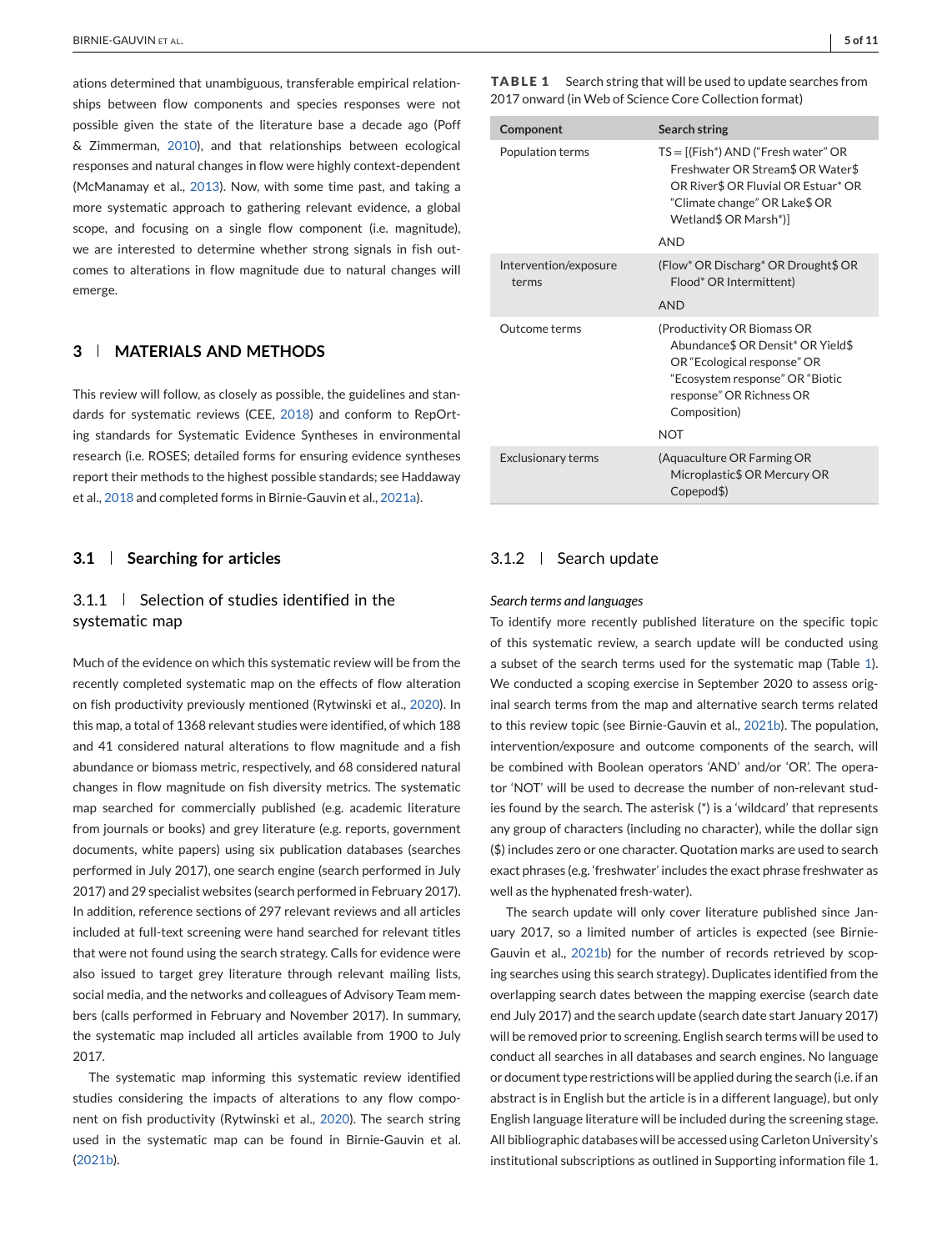When complex search strings are not accepted, search strings will be customized and included in the final report as was done in the original systematic map.

## *Publication databases*

The following online databases, originally searched in the map, will be accessed during the search update:

- 1. Federal Science Library (Canada): Canadian government books, reports, government documents, theses, conference proceedings, and journal titles;
- 2. ProQuest Dissertation & Theses Global: a collection of dissertations and theses from around the world, spanning from 1743 to the present;
- 3. Science.gov: U.S. Federal Science;
- 4. ISI Web of Science Core Collection: multidisciplinary research topics including journals, books, proceedings, published data sets and patents;
- 5. Scopus: abstract and citation database of peer-reviewed literature including journals, books and conference proceedings; and
- 6. AGRICOLA (Agricultural Research Database): U.S. Department of Agriculture's National Agricultural Library.

#### *Search engines*

The same search engine, Google Scholar, originally used in the map will be used to perform internet search updates. Three simplified search strings will be used in the search engine: (1) Fish AND Drought AND (Productivity OR Biomass OR Abundance OR Density OR Yield OR Richness OR Composition); (2) Fish AND Flood AND (Productivity OR Biomass OR Abundance OR Density OR Yield OR Richness OR Composition); and (3) Fish AND Flow AND (Productivity OR Biomass OR Abundance OR Density OR Yield OR Richness OR Composition) (see scoping exercise for Google Scholar in Birnie-Gauvin et al., [2021b\)](#page-9-0). The first 150 hits from each string (sorted by relevance) will be screened for appropriate fit with the review question. However, if the reviewer noticed that the level of relevance of each article significantly declines before screening the first 150 articles, the reviewer will stop when the relevance significantly declines (as per suggested by Livoreil et al. [\(2017\)](#page-9-0).

#### *Specialist websites*

Twenty-nine specialist organization websites were searched in the systematic map using abbreviated search terms (see Rytwinski et al., [2017\)](#page-10-0). Because it is often not possible to specify a date filter using the built-in search facilities of these websites, a search update will not be conducted for specialist websites.

#### *Supplemental searches*

The reference sections of all articles included at the full-text screening stage and relevant reviews found during the search update will be hand searched to evaluate articles that have not been found using the search update strategy. Only additional articles from 2017 onward will be considered. Authors of unpublished references will be contacted

to request access to the full article and the Review Team will contact authors of any articles that are unobtainable through library licenses or interlibrary loans to gain access to the full article. Advisory Team members will be consulted for advice for new sources of information. Additionally, social media and email will be used to reach out to experts and practitioners in the field for recommendations and provision of relevant unpublished information and to alert the community to this systematic review. To increase the chances of capturing previously missed unpublished relevant information from these expert and practitioner recommendations, no date restriction will be applied. Sources of information retrieved through these supplemental searches will be recorded in the database.

#### *Estimating comprehensiveness of the search*

Since the review will follow the same basic search strategy and use a similar search string to the systematic map, we will not repeat tests of the comprehensiveness of the searches that were originally performed therein (i.e. the search results were checked against a benchmark list of 13 relevant papers provided by the advisory team to ensure all articles were captured using the search strategy). The search update will cover literature published since 2017. As such we are not anticipating a large number of new articles. Additionally, the majority of articles included as relevant in the systematic map (using a much broader eligibility criterion than the focus of this review) were identified through databases and search engines (1055/1199 articles; 88%), with relatively few articles identified through website searches (36/1199; 3%). The remaining included articles were identified from the reference sections of reviews and included articles, or through calls for evidence (108/1199; 9%).We, therefore, consider it sufficient to base the search update on the same databases and search engines as used in the systematic map (described in Rytwinski et al., [2017,](#page-10-0) [2020\)](#page-10-0) and complemented with the supplemental searches described immediately above.

## **3.2 Article screening and study eligibility criteria**

#### 3.2.1 Screening process

Articles will be screened at two distinct stages: (1) title and abstract and (2) full-text. Documents found through databases and search engines will be screened at title and abstract. Before screening begins, reviewers will undertake consistency checks using a random subset of approximately 5% of all articles at both stages to ensure consistent and repeatable decisions are being made. The results of the consistency checks will be compared between reviewers, and all discrepancies will be discussed to understand why an inclusion/exclusion decision was made. Revisions to the inclusion criteria will be made as necessary. Where the level of agreement is low (i.e. below 90% agreement), further consistency checking will be performed on an additional set of articles and then discussed.

Following consistency checks (i.e. when the agreement is  $\geq$  90%), articles will be screened independently by reviewers. Articles found through calls for evidence or from the reference sections of included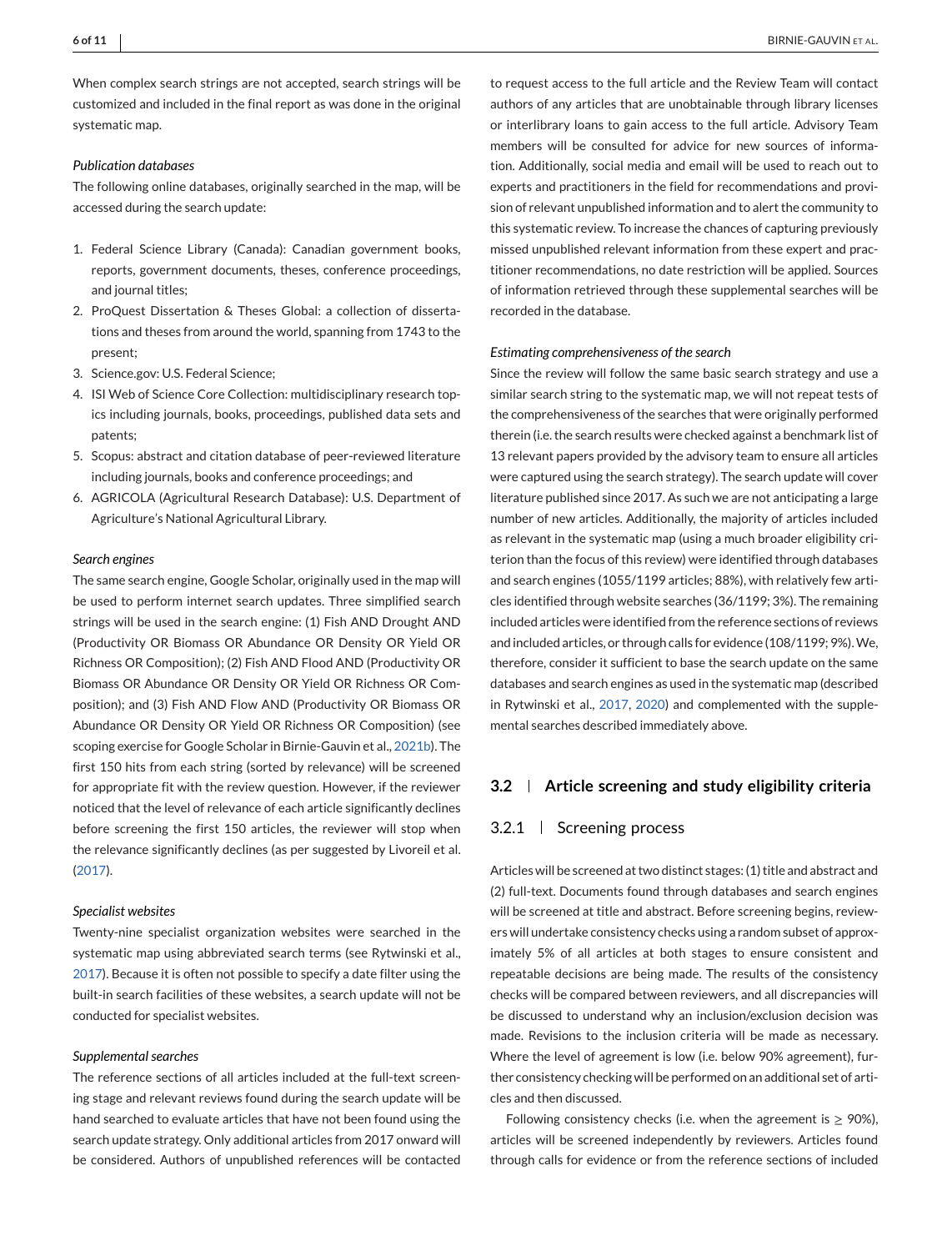or review articles will be screened at full-text but will not be included inconsistency checks. If the reviewer is uncertain whether to include an article at any screening stage, they will tend toward inclusion to the next stage. If there is further doubt, the Review Team will discuss those articles as a group and come to a decision. Justification for inclusion or exclusion will be explained and recorded using EPPI-Reviewer Web [\(https://eppi.ioe.ac.uk/EPPIReviewer-Web/home\)](https://eppi.ioe.ac.uk/EPPIReviewer-Web/home), and a list of studies rejected at full-text will be provided in an additional file together with the reason for exclusion. Digital media will be screened, when they are available online without the need for purchasing the media or having specialized pay-for-use software to view it. The Interlibrary Loans program at Carleton University will be used to acquire hard or digital full-text copies of any articles that are included once the title and abstract screening has occurred. Reviewers will not screen studies (at title and abstract or full-text) on which they are an author.

## 3.2.2 Eligibility criteria

The following predefined criteria, modified from the systematic map, will be used when assessing relevance and deciding on inclusion or exclusion of articles.

#### *Eligible populations*

Any fish species in North (23.5 ◦N–66.5 ◦N) or South (23.5 ◦S–66.5 ◦S) temperate regions. This includes any resident (i.e. non-migratory) or migratory fish species, including diadromous species (i.e. fish that migrate between fresh and saltwater). Any life stage will be considered. Populations may include those that were once stocked (but are no longer being stocked) or invasive and became established in the waterbody. Only studies located in freshwater or estuarine fluvial (i.e. water moving via gravity) ecosystems, such as lakes, rivers, streams, wetlands, and marshes will be included.

#### *Eligible intervention/exposures*

Articles that describe variability or a change in the magnitude of flow. Magnitude can be defined as the amount of water moving past a fixed location per unit time (Poff et al., [1997\)](#page-10-0). Magnitude is therefore a measure of discharge and can refer to either relative or absolute discharge and can be expressed in a variety of units. The review focus will be on natural causes of variation or a change in flow magnitude that would directly (or near directly) affect fish including those originating from climatic variation such as seasonal changes (e.g. rainfall, snowmelt, ice), droughts and floods, that operate on annual or shorter time scales. Additionally, the review will include, when available, longer-term climate-induced changes in flow that would have delayed but potentially significant impacts on fish communities. These could include natural (or near-natural) systems (i.e. those relatively unimpacted by direct human pressure) as well as human-modified systems (as long as no anthropogenic changes in magnitude were made during the study period). We will exclude drivers of change related to in-stream channel engineering, reduction in river length, construction of dikes, weirs, operation of hydropower plants and reservoirs, urbanization,

transport infrastructure, deforestation, ditch construction, agricultural management practices, drainage of wetlands and agricultural areas, and construction of flood retention basins. Articles that report unspecified multiple components affecting flow (i.e. do not report effects of components separately to isolate individual impacts of the flow components) will also be included; however, a sensitivity analysis will be carried out to investigate the influence of including such articles in the quantitative analysis when the evidence-base allows.

#### *Eligible comparators*

Relevant comparators include (1) similar sections of the same waterbody that are not affected by a naturally caused change in flow magnitude (e.g. upstream condition); (2) separate but similar water bodies without a naturally caused change in flow magnitude; (3) before a naturally caused change in flow magnitude within the same waterbody; or (4) time-series data within the same waterbody. However, this review will include all relevant studies, with or without a comparator.

#### *Eligible outcomes*

Studies must report measured effects that indicate the potential for a change in fish abundance or diversity (i.e. direct flow-fish responses). Outcomes include those related to abundance, density, CPUE, biomass, yield, and species richness, composition, or diversity indices. Only studies that consider a direct response (outcome) of some aspect of abundance or diversity listed above will be included. Studies that evaluate some other direct response of fish productivity (e.g. growth, survival, migration) or that consider indirect responses to altered flow will be excluded. For example, if authors make an indirect link between the measured outcome of altered flow (e.g. growth of aquatic plants) and its 'potential' impact on fish (e.g. diversity), the article will not be included for further review.

#### *Eligible types of study designs*

It was recognized that study designs included in this review will likely not fit the typical Before/After (BA), Control/Impact (CI), Before/After/Control/Impact (BACI), or Randomized Controlled Trials (RCT) structure. Therefore, we aim to include all primary field-based studies that include quantification of fish abundance and diversity outcomes in relation to natural variability in flow magnitude, including the above-mentioned designs, as well as a Reference Conditional Approach (RCA), Normal Range (NRange), and temporal (i.e. time series) or spatial trend designs. Studies will be excluded if they use a single point of time with no comparison to another site, or a single impact site with no before-treatment data. Theoretical modelling, reviews and policy discussions will be excluded.

#### *Language*

Only English-language literature will be included during the screening stage. This limitation is because we do not have the resources to conduct non-English searches. In the systematic map, a limited number of non-English articles with English abstracts (62 out of 18,231 articles identified through database searching; 0.34%) were identified and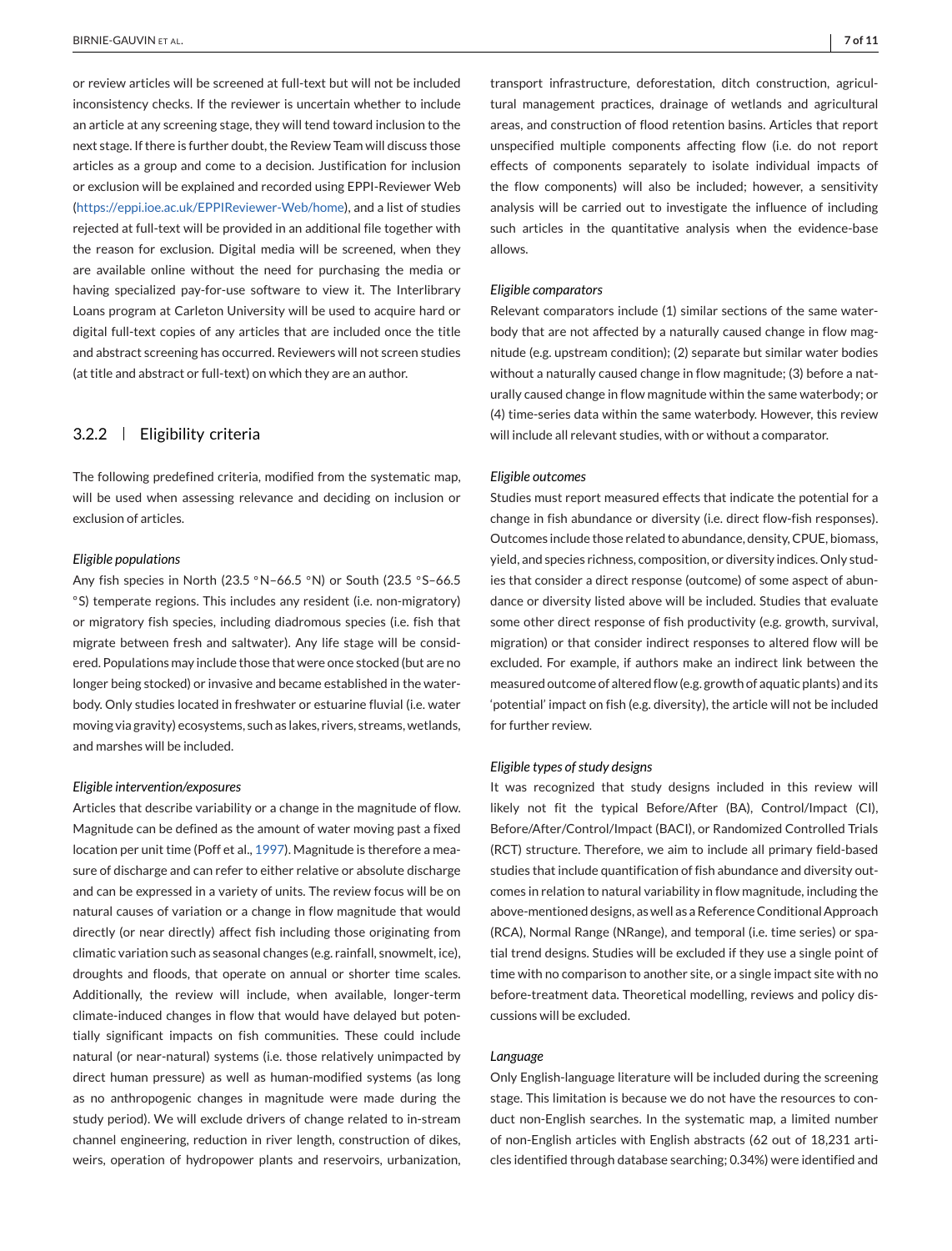excluded based on language (Rytwinski et al., [2020\)](#page-10-0). Consequently, we do not expect that our updated search will return a significant number of non-English articles. Whether any of these articles would have met all inclusion criteria for the systematic map or this systematic review is unclear; however, still, we acknowledge that the ability to include non-English articles would strengthen the accuracy of resulting syntheses.

## **3.3 Study validity assessment**

Articles that are found to be relevant to this review at the full-text screening stage will then undergo a study validity assessment. This critical appraisal will be carried out on a study-by-study basis rather than article-by-article since a single article could report more than one observation. The focus of the assessment will be on the internal study validity (i.e. susceptibility to bias) and study clarity. External validity (study generalizability) will not be assessed; instead, generalizability will be captured during screening.

Data on criteria outlined below will be extracted from each relevant study in a detailed and transparent manner and entered in an MS-Excel worksheet. Critical appraisal will be done by at least two reviewers on a subset of articles and, when unsure, the reviewers will come together to discuss. Final decisions regarding doubtful cases will be taken by the Review Team as a whole. If any studies have the following deficiencies listed below, study validity will be classified as low (i.e. meaning susceptibility to bias will be considered high):

- ∙ *No (or unclear) use of a temporal or spatial comparison (i.e. temporal/spatial trend designs)*.
- ∙ *No (or unclear) replication (i.e.* < *2 independent experimental/ observational units; the level of replication at which the intervention was administered/the exposure experienced)*.

For studies that are not considered to have any of the deficiencies listed above, the study will be considered to have either medium or high study validity (i.e. medium or low susceptibility to bias, respectively). If any of the criteria listed below apply, study validity will be classified as medium. If none of them apply, study validity will be considered high.

- ∙ *Replication is less than ideal (i.e. pseudoreplication)*. There are at least two experimental/observation units but there is a lack of independence between these units.
- ∙ *The intervention cannot be clearly interpreted*. Either (1) it is clear that a change in flow magnitude has occurred but either no quantitative data on magnitude is reported, or the quantitative data is difficult to interpret (e.g. averaged across intervention and control sites), or (2) the study compares an unimpacted stream (or section of a stream) to an impacted stream (i.e. impacted via a natural hydrological event)], or reports unspecified multiple components affecting flow (i.e. do not report effects of components separately to isolate individual impacts of flows components).

∙ *Different/inconsistent (or unclear) sampling/measurement methods are used across sites (e.g. intervention and control sites) and/or time periods (e.g. gear type, timing or size of sample areas)*.

Initial exploration of the available data on this topic suggests that most studies investigating the impacts of natural flow alterations on fish abundance and diversity are mensurative, where ecosystem responses are observed over time (Konrad et al, [2011\)](#page-9-0), lacking true comparators (i.e. control sites or before data). These studies would therefore be characterized as having low study validity. While quantitative study designs using comparators are critically important to ensure reliability and robustness of evidence for impacts of interventions, arguments can be made regarding potentially important insights that could be gained from studies that measure responses to uncontrolled variation in flow that do not have proper comparators (when accompanied with an appropriate consideration for study validity). As such, no studies will be excluded based on this study validity assessment and when possible and appropriate, sensitivity analyses will be carried out to investigate the influence of study validity categories in the quantitative analysis. If the evidence base does not allow for a quantitative analysis of the influence of study validity, results of this assessment will instead be used to provide a basic overview of the robustness of the evidence and incorporated into the discussion of results and recommendations for future research needs and considerations.

## **3.4 Data coding and extraction strategy**

Meta-data from studies included in full-text will be extracted by the Review Team and recorded in an MSExcel spreadsheet that includes predefined coding. A draft version of the data extraction sheet is in Supporting information file 2. The extracted data will be used to assess the overall effect of alterations in flow magnitude associated with natural causes on fish abundance and diversity. When sufficient, good quality data exists, the information will be used in a metaanalysis. We will extract data on bibliographic information, study location and characteristics (e.g. geographic location, climate, waterbody name and type), study design details (e.g. study dates, study design), intervention/exposure and comparator details, outcome (i.e. abundance, biomass, diversity, richness, composition), sampling method(s) (e.g. type, size of sampling units), species (or species groups) and life history (e.g. genus and species names, life stage), effect modifiers (see below), study validity assessment results (see above) and study findings (qualitative description of flow magnitude effects) as reported by authors. This list may be expanded depending on the type and variety of included studies. Coding options within these key variables will be compiled in a partly iterative process, expanding the range of options as they are encountered during extraction.

Some quantitative outcome data that will be recorded include: sample sizes, outcomes (e.g. means, correlation coefficients), and measures of variation (e.g. standard deviation, standard error and confidence intervals). When information is presented in graphs, information will be extracted visually; however, if it is not possible to interpret the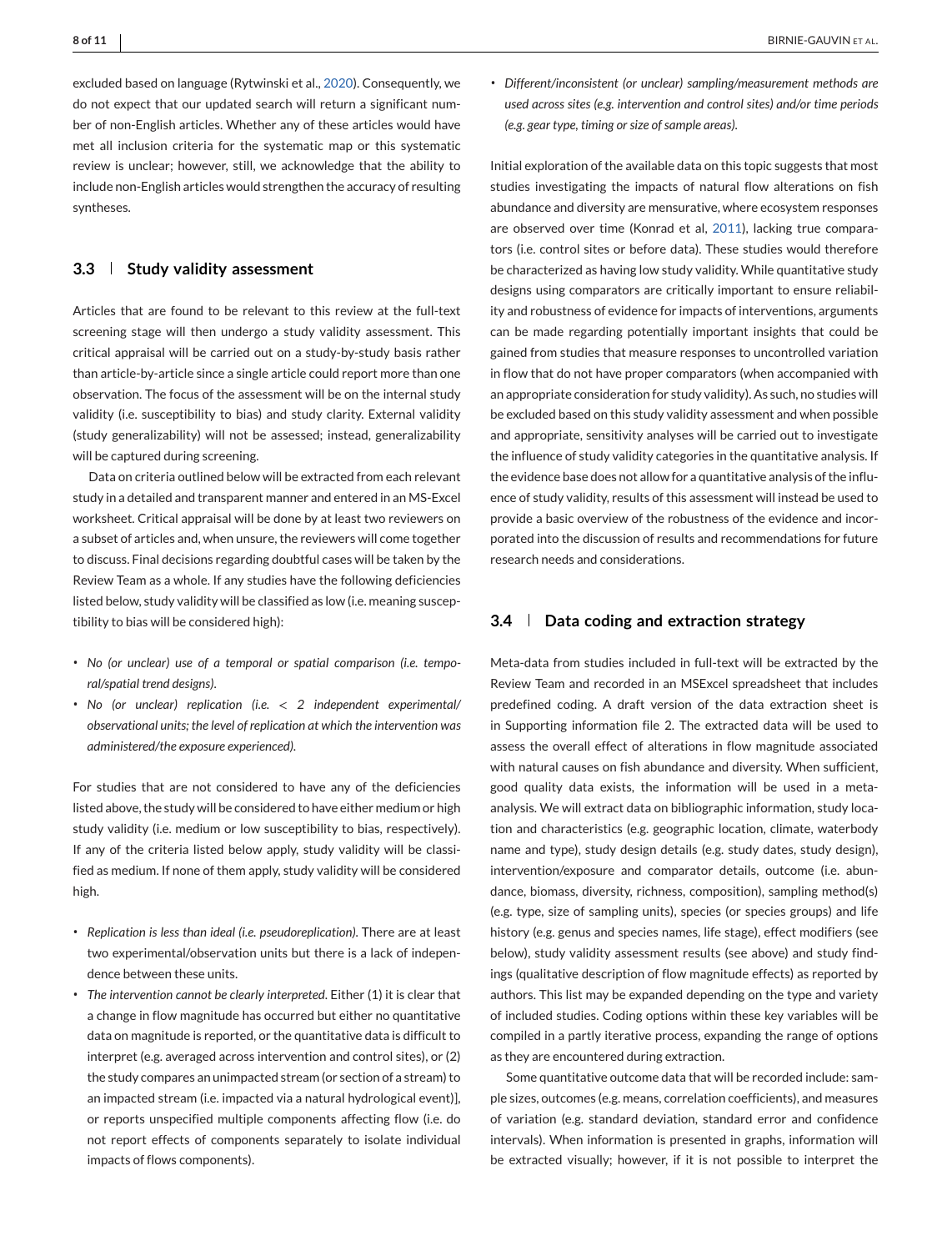information, the corresponding author of the article will be contacted (via email or phone) if time permits, or imaging software such as Web-PlotDigitizer (Rohatgi, [2015\)](#page-10-0) will be used. When only raw data are included in the article, the Review Team will calculate summary statistics and will record how the calculations were conducted and what information was used. All extracted data will be made available as additional files. Reviewers will not extract data from studies for which they are an author.

To ensure data extraction is being conducted in a repeatable and consistent manner, reviewers will extract information from a random subset of articles (approximately 5–10% of articles included at full text) at the beginning of the process. The information will be compared, and any inconsistencies will be discussed with the Review Team members. If any disagreements occur the entire Review Team will discuss them, and modifications to the extraction codebook will be made where needed to ensure reviewers are extracting and interpreting data in the same manner.

# **3.5 Potential effect modifiers and reasons for heterogeneity**

Potential reasons for heterogeneity (i.e. factors other than flow that may cause variation among studies) will be identified and extracted from articles included at the full-text level of screening if reported in primary studies or available from authors. The following potentially effect-modifying factors will be considered and recorded:

- ∙ Type of comparator (i.e. spatial and/or temporal),
- ∙ Outcome metric (e.g. abundance: abundance, density, CPUE; diversity: Shannon diversity, Simpson diversity),
- ∙ Sampling methodology (e.g. active/passive gear, angling, telemetry),
- ∙ Study duration (i.e. length of time after a change in magnitude for which results were monitored),
- ∙ Biological factors (e.g. fish taxa and life stage),
- ∙ Other flow regime component alterations at site (e.g. flow timing, frequency, rate of change, duration),
- ∙ Waterbody characteristics (e.g. temperature, gradient, stream order),
- ∙ Land use (immediate surrounding landscape/watershed),
- ∙ Specific hydrological event (e.g. flood, drought),
- ∙ Catastrophic event (e.g. Yes, No) and
- ∙ Freshwater ecoregions [\(https://www.feow.org/\)](https://www.feow.org/).

Additional effect modifiers and reasons for heterogeneity may be identified and extracted from the studies as the review proceeds. This list of potential effect modifiers was compiled after consultation with stakeholders.

## **3.6 Data synthesis and presentation**

A narrative synthesis of data from all eligible articles in the systematic review will be generated. The synthesis will aim to be as visual as

ings in tables and figures. The goal of this review is to create generalizable relationships between alterations of flow magnitude due to natural/climate causes and the impact on fish abundance and diversity and to identify factors that may influence the impact on fish responses (i.e. in what contexts do changes in flow magnitude due to natural/climate causes affect fish abundance and diversity) to better inform management decisions. All efforts will be made to conduct meta-analysis of the studies included in this review, when the study designs and evidence base allows. Separate subgroup analyses will be conducted for different fish outcomes: (1) abundance (combining, e.g. abundance, density, CPUE metrics); (2) biomass (combining biomass and yield metrics); (3) diversity (combining, e.g. Shannon and Simpson indices), (4) species richness and (5) composition. In the case that meta-analysis is possible (given a sufficient sample size of studies), study effect sizes will be standardized and weighted appropriately and analysis will take the form of random effects models. Meta-regressions or subgroup analysis of categories of studies will also be performed where sufficient studies report common sources of heterogeneity. The risk of publication bias will be assessed through funnel plots and sensitivity analysis using study validity categories will be carried out where possible.We will produce forest plots to visualize effect sizes and 95% confidence intervals from individual studies. Analyses will be conducted in R (R Core Team, [2020\)](#page-10-0) using the *rma.mv* function in the metafor package (Viechtbauer, [2010\)](#page-10-0).

## **4 DISCUSSION**

This study aims to produce a systematic review that will examine the effects of natural changes in flow magnitude (i.e. climatic variability and climate change) on fish abundance and diversity in temperate regions. Results from this proposed systematic review can serve to support new and ongoing research examining the relationship between flow and fish productivity outcomes. In particular, the systematic review findings can help to better predict fish responses to climate change-induced alterations in flow and support management and conservation efforts that could mitigate negative impacts.

#### **ACKNOWLEDGEMENTS**

The authors would like to thank several reviewers and collaborators who provided valuable insight to strengthen this review protocol including Stuart Bunn, James Crossman, Neil Fisher, Richard Kavanagh and Nick Lapointe. We also would like to thank the reviewers and all those involved in the systematic map that led to the identification of this topic. The review will be primarily supported by Fisheries and Oceans Canada. Additional support is provided by the Natural Science and Engineering Research Council of Canada and Carleton University.

## **CONFLICT OF INTEREST**

The authors declare no conflict of interest.

#### **AUTHORS' CONTRIBUTIONS**

The manuscript was drafted by KBG and TR. All authors read and approved the final manuscript.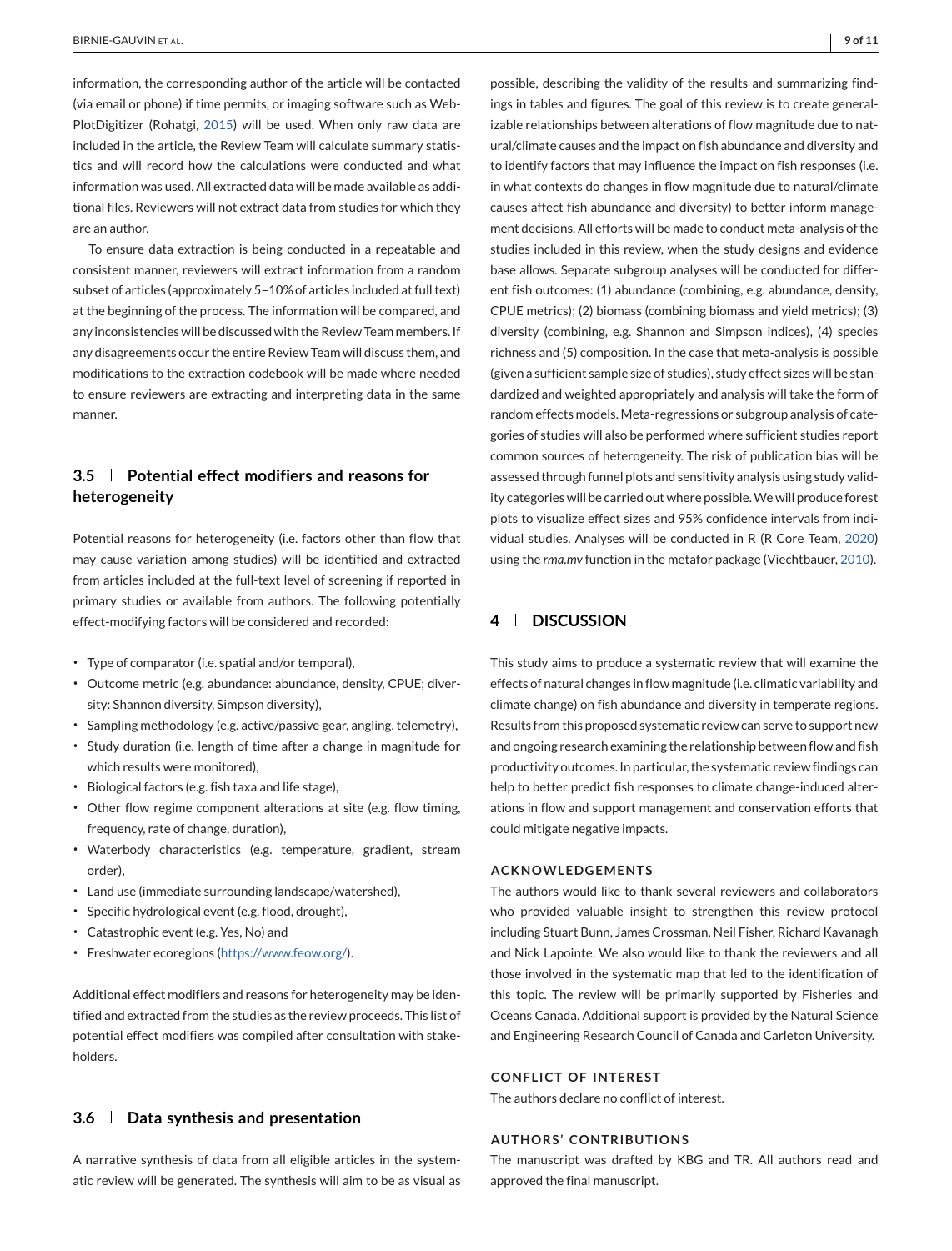#### <span id="page-9-0"></span>**DATA AVAILABILITY STATEMENT**

Once the systematic review is completed following the protocol outlined here, data will be made publicly available via an online repository, such as Dryad or Figshare. ROSES form for this protocol can be found here: <https://doi.org/10.6084/m9.figshare.14614221.v1> (Birnie-Gauvin et al., 2021a). Results from our search string scoping exercise can be found here: [https://doi.org/10.6084/m9.figshare.](https://doi.org/10.6084/m9.figshare.14614170.v1) [14614170.v1](https://doi.org/10.6084/m9.figshare.14614170.v1) (Birnie-Gauvin et al., 2021b).

#### **PEER REVIEW**

The peer review history for this article is available at [https://publons.](https://publons.com/publon/10.1002/2688-8319.12079) [com/publon/10.1002/2688-8319.12079.](https://publons.com/publon/10.1002/2688-8319.12079)

#### **REFERENCES**

- Alcamo, J. M., Vörösmarty, C. J., Naiman, R. J., Lettenmaier, D. P., & Pahl-Wostl, C. (2008). A grand challenge for freshwater research: Understanding the global water system. *Environmental Research Letters*, *3*(1), 010202. <https://doi.org/10.1088/1748-9326/3/1/010202>
- Arthington, A. H., Bunn, S. E., Poff, N. L., & Naiman, R. J. (2006). The challenge of providing environmental flow rules to sustain river systems. *Ecological Applications*, *16*, 1311–1318. [https://doi.org/10.1890/1051-0761\(2006\)](https://doi.org/10.1890/1051-0761(2006)016%5b1311:TCOPEF%5d2.0.CO;2) [016%5b1311:TCOPEF%5d2.0.CO;2](https://doi.org/10.1890/1051-0761(2006)016%5b1311:TCOPEF%5d2.0.CO;2)
- Birnie-Gauvin, K., Rytwinski, T., Harper, M., Taylor, J. J., Smith, A., Smokorowski, K. E., Turgeon, K., Bradford, M. J., & Cooke, S. J. (2021a). ROSES form for "How do natural changes in flow magnitude affect fish abundance and diversity in temperate regions? A systematic review protocol". figshare. Dataset. <https://doi.org/10.6084/m9.figshare.14614221.v1>
- Birnie-Gauvin, K., Rytwinski, T., Harper, M., Taylor, J. J., Smith, A., Smokorowski, K. E., Turgeon, K., Bradford, M. J., & Cooke, S. J. (2021b). Scoping exercise for "How do natural changes in flow magnitude affect fish abundance and diversity in temperate regions? A systematic review protocol". figshare. Dataset. <https://doi.org/10.6084/m9.figshare.14614170.v1>
- Bunn, S. E., & Arthington, A. H. (2002). Basic principles and ecological consequences of altered flow regimes for aquatic biodiversity. *Environmental Management*, *30*(4), 492–507. [https://doi.org/10.1007/](https://doi.org/10.1007/s00267-002-2737-0) [s00267-002-2737-0](https://doi.org/10.1007/s00267-002-2737-0)
- Byun, K., Chiu, C. M., & Hamlet, A. F. (2019). Effects of 21st century climate change on seasonal flow regimes and hydrologic extremes over the Midwest and Great Lakes region of the US. *Science of the Total Environment*, *650*, 1261–1277. <https://doi.org/10.1016/j.scitotenv.2018.09.063>
- Collaboration for Environmental Evidence. (2018). *Guidelines and standards for evidence synthesis in Environmental Management Version 5.0 [online]*. Edited by A. S. Pullin, G. K. Frampton, B. Livoreil & G. Petrokofsky. [https:](https://www.environmentalevidence.org/information-for-authors) [//www.environmentalevidence.org/information-for-authors](https://www.environmentalevidence.org/information-for-authors)
- Clarke, K. D., Pratt, T. C., Randall, R. G., Scruton, D. A., & Smokorowski, K. E. (2008). Validation of the flow management pathway: Effects of altered flow on fish habitat and fishes downstream from a hydropower dam. *Canadian Technical Report of Fisheries and Aquatic Sciences*, *2784*, 111.
- Douglas, T. A., Blum, J. D., Guo, L., Keller, K., & Gleason, J. D. (2013). Hydrogeochemistry of seasonal flow regimes in the Chena River, a subarctic watershed draining discontinuous permafrost in interior Alaska (USA). *Chemical Geology*, *335*, 48–62. [https://doi.org/10.1016/j.chemgeo.2012.](https://doi.org/10.1016/j.chemgeo.2012.10.045) [10.045](https://doi.org/10.1016/j.chemgeo.2012.10.045)
- Gillespie, B. R., Desmet, S., Kay, P., Tillotson, M. R., & Brown, L. E. (2015). A critical analysis of regulated river ecosystem responses to managed environmental flows from reservoirs. *Freshwater Biology*, *60*(2), 410–425. <https://doi.org/10.1111/fwb.12506>
- Górski, K., Winter, H. V., De Leeuw, J. J., Minin, A. E., & Nagelkerke, L. A. J. (2010). Fish spawning in a large temperate floodplain: The role of flooding and temperature. *Freshwater Biology*, *55*(7), 1509–1519. [https://doi.](https://doi.org/10.1111/j.1365-2427.2009.02362.x) [org/10.1111/j.1365-2427.2009.02362.x](https://doi.org/10.1111/j.1365-2427.2009.02362.x)
- Grill, G., Lehner, B., Thieme, M., Geenen, B., Tickner, D., Antonelli, F., Babu, S., Borrelli, P., Cheng, L., Crochetiere, H., Macedo, H. E., Filgueiras, R., Goichot, M., Higgins, J., Hogan, Z., Lip, B., McClain, M. E., Meng, J., Mulligan, M., ... Zarfl, C. (2019). Mapping the world's free-flowing rivers. *Nature*, *569*(7755), 215–221. [https://doi.org/10.1038/s41586-019-](https://doi.org/10.1038/s41586-019-1111-9) [1111-9](https://doi.org/10.1038/s41586-019-1111-9)
- Haddaway, N. R., Bernes, C., Jonsson, B. G., & Hedlund, K. (2016). The benefits of systematic mapping to evidence-based environmental management. *Ambio*, *45*(5), 613–620. [https://doi.org/10.1007/](https://doi.org/10.1007/s13280-016-0773-x) [s13280-016-0773-x](https://doi.org/10.1007/s13280-016-0773-x)
- Haddaway, N. R., Macura, B., Whaley, P., & Pullin, A. S. (2018). ROSES RepOrting standards for systematic evidence syntheses: Pro forma, flow-diagram and descriptive summary of the plan and conduct of environmental systematic reviews and systematic maps. *Environmental Evidence*, *7*, 7. <https://doi.org/10.1186/s13750-018-0121-7>
- Harper, M., Rytwinski, T., Taylor, J. J., Bennett, J. R., Smokorowski, K. E., & Cooke, S. J. (2020). How do changes in flow magnitude due to hydroelectric power production affect fish abundance and diversity in temperate regions? A systematic review protocol. *Environmental Evidence*, *9*, 14. <https://doi.org/10.1186/s13750-020-00198-5>
- Hitt, N. P., Rogers, K. M., Kelly, Z. A., Henesy, J., & Mullican, J. E. (2020). Fish life history trends indicate increasing flow stochasticity in an unregulated river. *Ecosphere*, *11*, e03026. <https://doi.org/10.1002/ecs2.3026>
- Hoagstrom, C. W., & Turner, T. F. (2015). Recruitment ecology of pelagicbroadcast spawning minnows: Paradigms from the ocean advance science and conservation of an imperilled freshwater fauna. *Fish and Fisheries*, *16*(2), 282–299. <https://doi.org/10.1111/faf.12054>
- Humphries, P., King, A. J., & Koehn, J. D. (1999). Fish, flows and flood plains: Links between freshwater fishes and their environment in the Murray-Darling River system, Australia. *Environmental Biology of Fishes*, *56*(1–2), 129–151. <https://doi.org/10.1023/A:1007536009916>
- Humphries, P., Brown, P., Douglas, J., Pickworth, A., Strongman, R., Hall, K., & Serafini, L. (2008). Flow-related patterns in abundance and composition of the fish fauna of a degraded Australian lowland river. *Freshwater Biology*, *53*(4), 789–813. [https://doi.org/10.1111/j.1365-2427.2007.01904.](https://doi.org/10.1111/j.1365-2427.2007.01904.x) [x](https://doi.org/10.1111/j.1365-2427.2007.01904.x)
- James, K. L., Randall, N. P., & Haddaway, N. R. (2016). A methodology for systematic mapping in environmental sciences. *Environmental Evidence*, *5*, 7. <https://doi.org/10.1186/s13750-016-0059-6>
- Konrad, C. P., Olden, J. D., Lytle, D. A., Melis, T. S., Schmidt, J. C., Bray, E. N., . . . , McMullen, L. E. (2011). Large-scale flow experiments for managing river systems. *Bioscience*, *61*(12), 948–959. [https://doi.org/10.1525/bio.2011.](https://doi.org/10.1525/bio.2011.61.12.5) [61.12.5](https://doi.org/10.1525/bio.2011.61.12.5)
- Livoreil, B., Glanville, J., Haddaway, N. R., Bayliss, H. R., Bethel, A., de Lachapelle, F. F., Robalino, S., Savilaakso, S., Zhou, W., Petrokofsky, G., & Frampton, G. (2017). Systematic searching for environmental evidence using multiple tools and sources. *Environmental Evidence*, *6*(1), 1–14. <https://doi.org/10.1186/s13750-017-0099-6>
- Lytle, D. A., & Poff, N. L. (2004). Adaptation to natural flow regimes. *Trends in Ecology & Evolution*, *19*(2), 94–100.
- Maxwell, S. L., Butt, N., Maron, M., McAlpine, C. A., Chapman, S., Ullmann, A., Segan, D. B., & Watson, J. E. M. (2019). Conservation implications of ecological responses to extreme weather and climate events. *Diversity and Distributions*, *25*, 613–625. <https://doi.org/10.1111/ddi.12878>
- McManamay, R. A., Orth, D. J., Kauffman, J., & Davis, M. M. (2013). A database and meta-analysis of ecological responses to stream flow in the South Atlantic region. *Southeastern Naturalist*, *12*(m5), 1–36.
- Mekong River Commission. (2005). Overview of the hydrology of the Mekong Basin. Mekong River Commission. Vientiane, Laos, November 2005.
- Murchie, K. J., Hair, K. P. E., Pullen, C. E., Redpath, T. D., Stephens, H. R., & Cooke, S. J. (2008). Fish response to modified flow regimes in regulated rivers: Research methods, effects and opportunities. *River Research and Applications*, *24*(2), 197–217. [https://doi.org/10.1002/](https://doi.org/10.1002/rra.1058) [rra.1058](https://doi.org/10.1002/rra.1058)